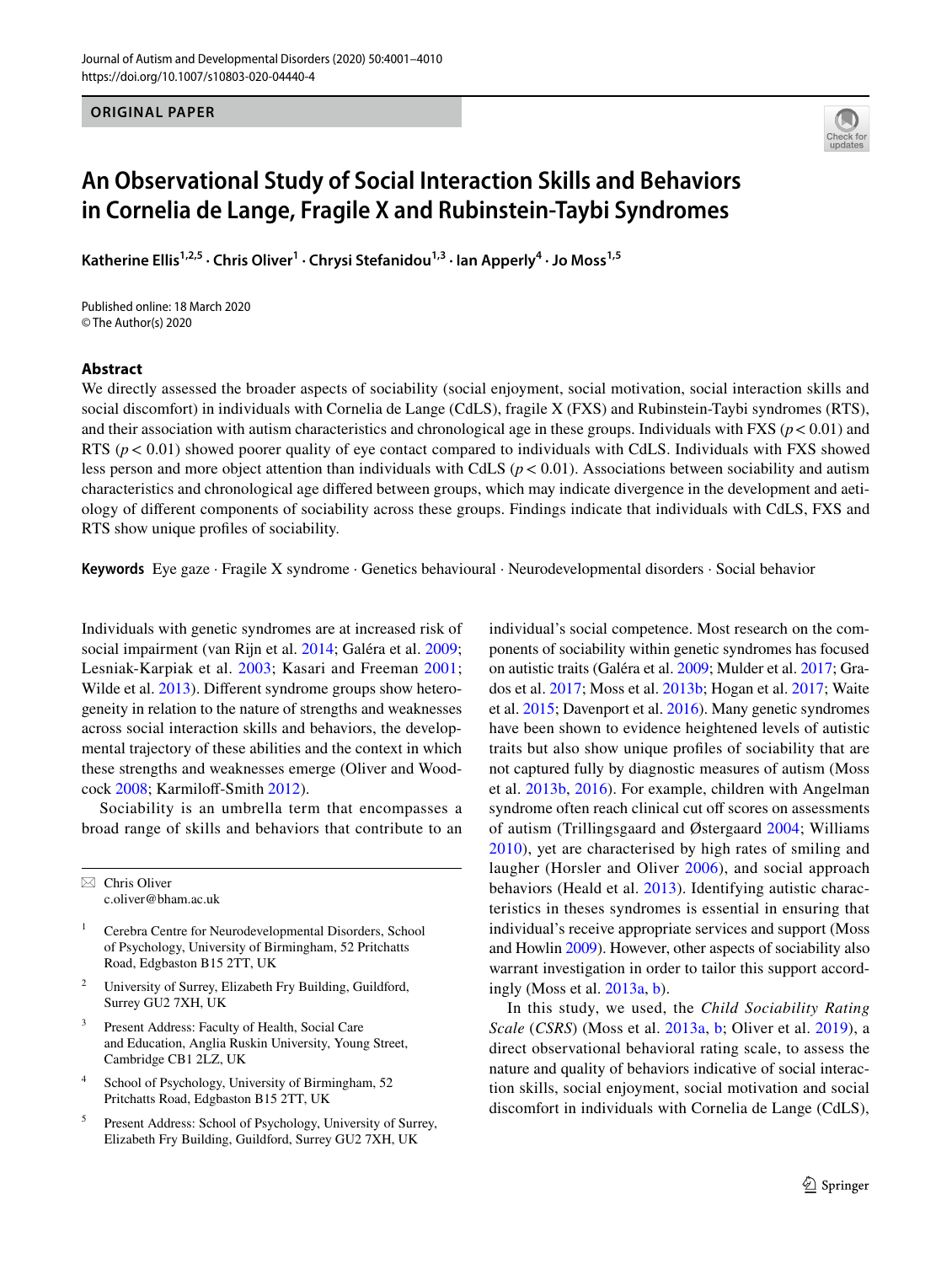fragile X (FXS) and Rubinstein-Taybi syndrome (RTS) in order to capture the profle of sociability in these groups.

CdLS, FXS and RTS are neurodevelopmental disorders associated with mild to moderate disability (Oliver et al. [2008;](#page-8-8) Bennetto and Pennington [2002](#page-6-0); Hennekam [2006](#page-7-8); Kline et al. [2018](#page-7-9)), distinguishable by their behavioral phenotypes. Individuals with RTS exhibit greater social competence (Galéra et al. [2009;](#page-7-0) Hennekam [2006;](#page-7-8) Moss et al. [2016\)](#page-8-4) in comparison to individuals with CdLS and FXS, whose behavior is characterised by social anxiety (Nelson et al. [2017](#page-8-9); Richards et al. [2009](#page-8-10); Hall and Venema [2017\)](#page-7-10) and autistic traits (Oliver et al. [2011\)](#page-8-11). Individuals with FXS and CdLS show diferences in the profle and developmental trajectory of autism characteristics compared to those with non-syndromic autism (McDuffie et al. [2015;](#page-8-12) Wolff et al. [2012;](#page-9-5) Basile et al. [2007](#page-6-1); Moss et al. [2008\)](#page-8-13). For example, individuals with CdLS show greater communication difficulties (Moss et al. [2008\)](#page-8-13) compared to non-syndromic autistic individuals, whilst children with FXS show greater impairments in pragmatic language (Martin et al. [2017](#page-8-14)). These groups show diferent patterns of change with chronological age. Carer reports indicate that older individuals with CdLS show lower levels of sociability (Moss et al. [2016](#page-8-4)), lower mood and greater insistence in sameness (Moss et al. [2017\)](#page-8-15) but no changes in autistic traits (Basile et al. [2007](#page-6-1); Nakanishi et al. [2012](#page-8-16); Cochran et al. [2015](#page-6-2)). The association between autism and chronological age in FXS has been inconsistent within the literature (Cochran et al. [2015;](#page-6-2) O'Brien and Bevan [2011](#page-8-17); Hatton et al. [2006](#page-7-11)) and changes with age have been anecdotally reported in individuals with RTS.

We aimed to further characterise the profles of sociability in individuals with CdLS, FXS and RTS. We frst compared components of sociability (social interaction skills, social enjoyment, social motivation and social discomfort) between these groups. We then aimed to refne the descriptions of these profles by evaluating the pattern of association between sociability and; (1) severity of autism characteristics and (2) chronological age in these syndrome groups. Understanding the association between autism characteristics and other components of sociability will help identify whether and which behaviors may beneft from autism specifc interventions and which need to be tailored to syndrome (Moss et al. [2011](#page-8-18)). Similarly. identifying behaviors that differ across age helps highlight potential unique trajectories and the syndrome specifc time points that may be critical for intervention and support.

We hypothesise that:

- (1) The quality of components of sociability will be higher in individuals with RTS compared to individuals with CdLS and FXS.
- (2) Individuals with CdLS and FXS will show diferent profles of associations between the quality of compo-

nents of sociability and severity of autism characteristics. No hypotheses can be stated for those with RTS due to the lack of literature investigating autism characteristics, and social interaction skills and behaviors in this group.

(3) As chronological age increases in individuals with CdLS, the quality of some components of sociability will decrease. No hypotheses can be stated for those with FXS or RTS due to either mixed or a lack of literature for these groups respectively.

## **Methods**

#### **Recruitment**

Participants with CdLS, RTS and FXS were recruited via a participant database held by the Cerebra Centre for Neurodevelopmental Disorders at the University of Birmingham and via syndrome support groups. All participants had received a clinical diagnosis of their syndrome by a paediatrician or a clinical geneticist. Participants older than 30 months were required to have a minimum communication and motor age equivalence of 15 months on the Vineland Adaptive Behavior Scales-II (Vineland-II) (Sparrow et al. [2005](#page-9-6)); participants younger than 30 months were required to have a minimum non-verbal mental age of 12 months to ensure they were eligible to participate in the Autism Diagnostic Observation Schedule, Second Edition (ADOS-2; Lord et al. [2012](#page-8-19)). Due to reported gender diferences in autistic socio-communicative traits in individuals with fragile X full mutation (Hall et al. 2009; Cliford et al. [2007;](#page-6-3) Hartley et al. [2011](#page-7-12); Hessl et al. [2001](#page-7-13)), only males with FXS were included.

#### **Measures and Procedure**

Individuals were assessed either at the University of Birmingham, at their home and/or at syndrome family support group conferences. The Vineland-II (Sparrow et al. [2005\)](#page-9-6) was administered with the caregiver via telephone.

Cognitive ability was assessed using either the Mullen Scales of Early Learning (Mullen [1995](#page-8-20)) or the British Ability Scales third edition (BAS3) (Elliott and Smith [2011](#page-7-14)). Due to a pattern of floor and ceiling effects observed in the expressive language subscales across many participants who took part in the BAS-III, an overall non-verbal mental age was calculated from the mean of participant's age equivalents on the two non-verbal subscales of the cognitive assessment they participated in to capture participant's cognitive ability. The ADOS-2 (Lord et al. [2012\)](#page-8-19) was used to assess autism characteristics.

The *Child Sociability Rating Scale* (Moss et al. [2013a,](#page-8-6) [b](#page-8-3); Oliver et al. [2019](#page-8-7)) was used to record the quality and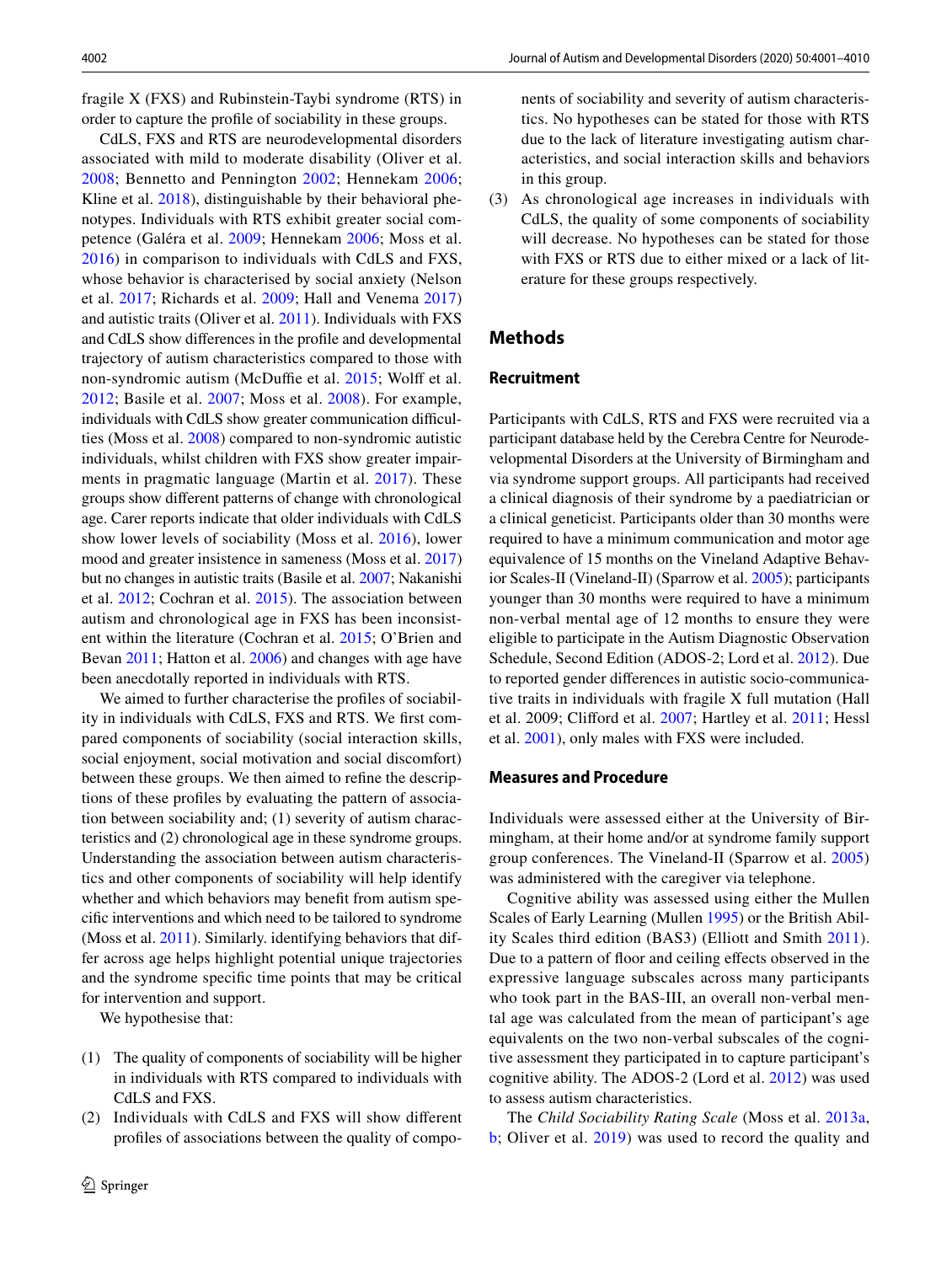absolute frequency of components of sociability during 10-min intervals across the 30-min ADOS-2 assessment. Behaviors indicative of social enjoyment (positive emotional afect, social responsiveness, negative emotional afect), social interaction (frequency of eye contact, nature of eye contact, social communication style, quality of social communication) social motivation skills (motivation for adult engagement, spontaneous initiation of interaction, focus of attention, frequency of spontaneous physical contact, nature of spontaneous physical contact) and social discomfort (avoidance of social interaction, social anxiety) (see Moss et al. [2013a,](#page-8-6) [b](#page-8-3) and Oliver et al. [2019](#page-8-7) for a full description of items).

### **Data Analysis**

When data were not normally distributed, non-parametric tests were used. One-way ANOVAs or Kruskal–Wallis tests were used to compare participants' chronological age, nonverbal mental age and ADOS-2 classifcation social afect calibrated severity score across syndrome groups. Signifcant diferences were investigated using post-hoc t-tests or Mann Whitney U tests. Chi square tests were used to investigate the proportion of participants who reached the cut-of scores for ASD and autism on the ADOS-2. 2×2 chi-squares were used if appropriate to determine which specifc groups significantly differ from each other. A  $p < 0.05$  cut-off was used to detect diferences across groups.

Due to low observed occurrences, the following *CSRS* items were removed from subsequent analyses: *Negative Emotional Afect, Frequency of Spontaneous Physical Contact,* and *Nature of Physical Contact Initiated.* Paired items describing either the frequency or quality of a behavior, such as *Frequency of Eye Contact* and *Nature of Eye Contact*, as well as *Social Communication Style* and *Quality of Social Communication Style* are combined and rescaled to create composite items (*Social Communication Style* and *Social Communication Skills* respectively) scoring between 0 and 4. Combined items were rescaled using the following criteria:  $0 = 0$ ,  $1-4 = 1$ ,  $6-8 = 2$ ,  $9-12=3$ ,  $13-16=4$ .

Mean scores for each item were calculated across the 3 10-min intervals of observation. To account for multiple comparisons, an adjusted *p* value of  $\leq 0.01$  was used to detect diferences across groups in the main analysis, and a *p* value of 0.05 was used for post-hoc analyses.

## **Results**

#### **Participants**

Thirty-six individuals with CdLS (19 female,  $M_{\text{age}}=12.42$ ,  $SD = 10.27$ , range: 2–50 years), 36 individuals with FXS (0 female,  $M_{\text{age}} = 15.24$ , SD = 12.59, range: 2–46) and 25 individuals with RTS (13 female,  $M_{\text{age}} = 15.22$ , SD = 13.78, range: 2–59) were included. No signifcant group diferences were evident for chronological age, non-verbal mental age, or developmental quotient (calculated using participant's chronological and non-verbal mental ages; see Table [1](#page-2-0)). CdLS and RTS groups were comparable on gender. Individuals with CdLS and RTS showed signifcantly lower levels of autism characteristics compared to participants with FXS.

## **The Broad Profle of Components of Sociability in Individuals with CdLS, FXS and RTS**

Figure [1](#page-3-0) shows the median *CSRS* item scores across all domains in each syndrome. Group diferences were found for *Eye Contact* (*Social Interaction Domain*;  $\gamma$  (2) = 16.83, *p* < 0.01; CdLS > FXS, RTS), *Focus of Attention* (*Social Motivation Domain*;  $\chi(2) = 9.22$ ,  $p = 0.01$ ; CdLS > FXS). There were no signifcant group diferences on items in the *Social Enjoyment* or *Social Discomfort* domains.

|                                      | CdLS<br>$(n=36)$ | <b>FXS</b><br>$(n=36)$ | <b>RTS</b><br>$(n=25)$ | $\boldsymbol{p}$ | Post-hoc tests<br>(p < 0.05)  |
|--------------------------------------|------------------|------------------------|------------------------|------------------|-------------------------------|
| Mean chronological age in years (SD) | 12.42(10.27)     | 15.24 (12.59)          | 15.22 (13.78)          | 0.57             |                               |
| Gender % female                      | 53%              | 0%                     | 52%                    | < 0.01           | <b>FXS &lt; CdLS, RTS</b>     |
| Non-verbal mental age in years (SD)  | $3.82 (2.15)^a$  | $3.45(1.11)^{b}$       | 3.35(1.35)c            | 0.79             |                               |
| Median Developmental Quotient (IQR)  | 37.87 (29.95)    | 37.96 (34.79)          | 27.65(26.55)           | 0.44             |                               |
| ADOS-2 Social Affect CSS (SD)        | 4.94(2.93)       | 6.69(2.12)             | 5.53(2.12)             | 0.02             | CdLS, RTS <fxs< td=""></fxs<> |

<span id="page-2-0"></span>**Table 1** Participant characteristics for all participants with CdLS, FXS and RTS

Variables with signifcant diferences between syndrome groups are highlighted in bold

<sup>a</sup>Information not available for three participants due to non-completion of the relevant measure

<sup>b</sup>Information not available for three participants due either to floor/ceiling performance (one participant)

c Information not available for four participants due either to (1) foor/ceiling performance (one participant) or (2) non-completion of non-verbal scales of a cognitive assessment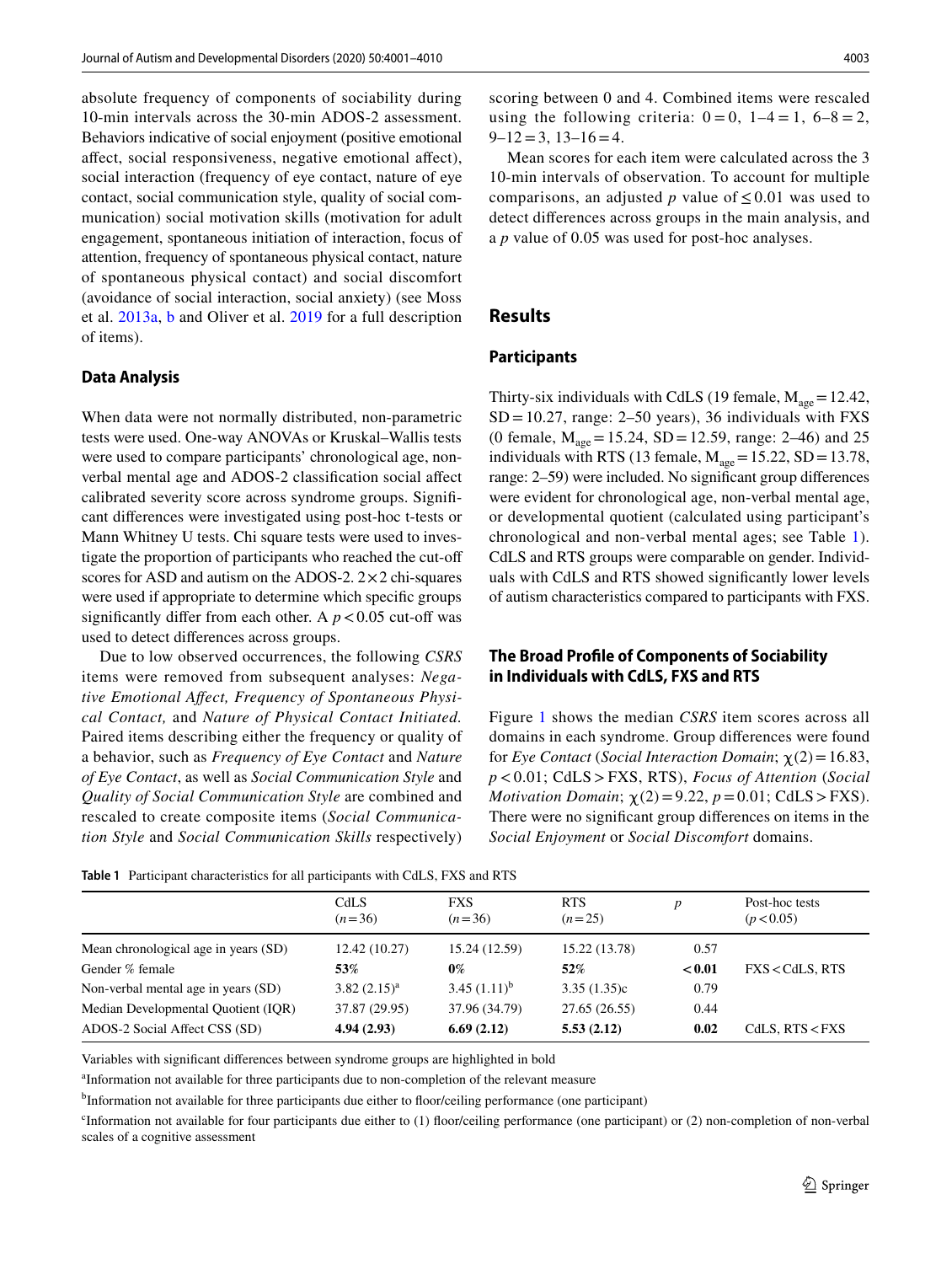<span id="page-3-0"></span>**Fig. 1** Median item scores on each CSRS item per syndrome



## **Association Between Components of Sociability and Severity of Autism Characteristics in CdLS, FXS and RTS**

Table [2](#page-3-1) reports correlation coefficients between ADOS-2 *Social Afect* calibrated severity scores (CSS) from the ADOS-2 and mean *CSRS* item scores. A moderate negative association between ADOS-2 *Social Affect* CSS and *Motivation for adult engagement* was identifed in CdLS ( $\tau_b$  (34) = − 0.33) A moderate positive association between ADOS-2 *Social Affect* CSS and *Social Anxiety* (τ<sub>b</sub>)  $(34) = 0.40$ ) was identified in FXS. A moderate negative association between ADOS-2 *Social Afect* CSS and *Eye Contact* ( $\tau_b$  (23) = − 0.45), and a strong negative association between ADOS-2 *Social Afect* CSS and *positive emotional affect* ( $\tau_b$  (23) = - 0.60) were identified in the RTS group.

<span id="page-3-1"></span>

|  | Table 2 Kendall Tau correlations for mean CSRS item scores, and ADOS-II Social Affect (SA) CSS and chronological age for each syndrome |  |  |  |  |  |
|--|----------------------------------------------------------------------------------------------------------------------------------------|--|--|--|--|--|
|--|----------------------------------------------------------------------------------------------------------------------------------------|--|--|--|--|--|

| CSRS item                                       | CdLS                         |                         |                              | $\text{FXS}(p)$         |                              | RTS $(p)$               |  |
|-------------------------------------------------|------------------------------|-------------------------|------------------------------|-------------------------|------------------------------|-------------------------|--|
|                                                 | <b>ADOS-II SA CSS</b><br>(p) | Chronological<br>age(p) | <b>ADOS-II SA CSS</b><br>(p) | Chronological<br>age(p) | <b>ADOS-II SA CSS</b><br>(p) | Chronological<br>age(p) |  |
| Positive emotional<br>affect                    | 0.24(0.06)                   | $0.35 \approx 0.01$     | $-0.08(0.56)$                | $-0.05(0.70)$           | $-0.60 (< 0.01)$             | $-0.34(0.02)$           |  |
| Social responsive-<br>ness                      | $-0.31(0.02)$                | 0.28(0.02)              | 0.04(0.76)                   | $0.32 \, (< 0.01)$      | $-0.29(0.06)$                | 0.05(0.76)              |  |
| Spontaneous initia-<br>tion of interac-<br>tion | 0.30(0.02)                   | 0.07(0.55)              | 0.04(0.76)                   | 0.03(0.84)              | $-0.11(0.48)$                | 0.04(0.81)              |  |
| Focus of attention                              | $-0.14(0.26)$                | $0.34 \, (< 0.01)$      | $-0.09(0.50)$                | 0.04(0.75)              | $-0.35(0.03)$                | 0.06(0.69)              |  |
| Motivation for<br>adult engagement              | $-33(0.01)$                  | $-0.04(0.77)$           | $-0.09(0.48)$                | $-0.18(0.15)$           | $-0.16(0.31)$                | $-0.06(0.70)$           |  |
| Eye contact                                     | $-0.24(0.09)$                | 0.30(0.03)              | $-0.21(0.12)$                | $-00.26(0.04)$          | $-0.45 \approx 0.01$         | $-0.21(0.12)$           |  |
| Social communica-<br>tion skills                | $-0.33(0.02)$                | 0.38 (< 0.01)           | 0.16(0.30)                   | 0.43 (< 0.01)           | $-0.22(0.21)$                | 0.03(0.87)              |  |
| Social anxiety                                  | 0.28(0.04)                   | 0.40 (< 0.01)           | 0.40 (< 0.01)                | $0.56 \, (< 0.01)$      | 0.21(0.21)                   | 0.12(0.49)              |  |
| Avoidance of<br>social interaction              | 0.15(0.28)                   | $-0.34(0.01)$           | 0.01(0.93)                   | 0.03(0.81)              | 0.17(0.31)                   | 0.13(0.40)              |  |

Signifcant correlations are highlighted in bold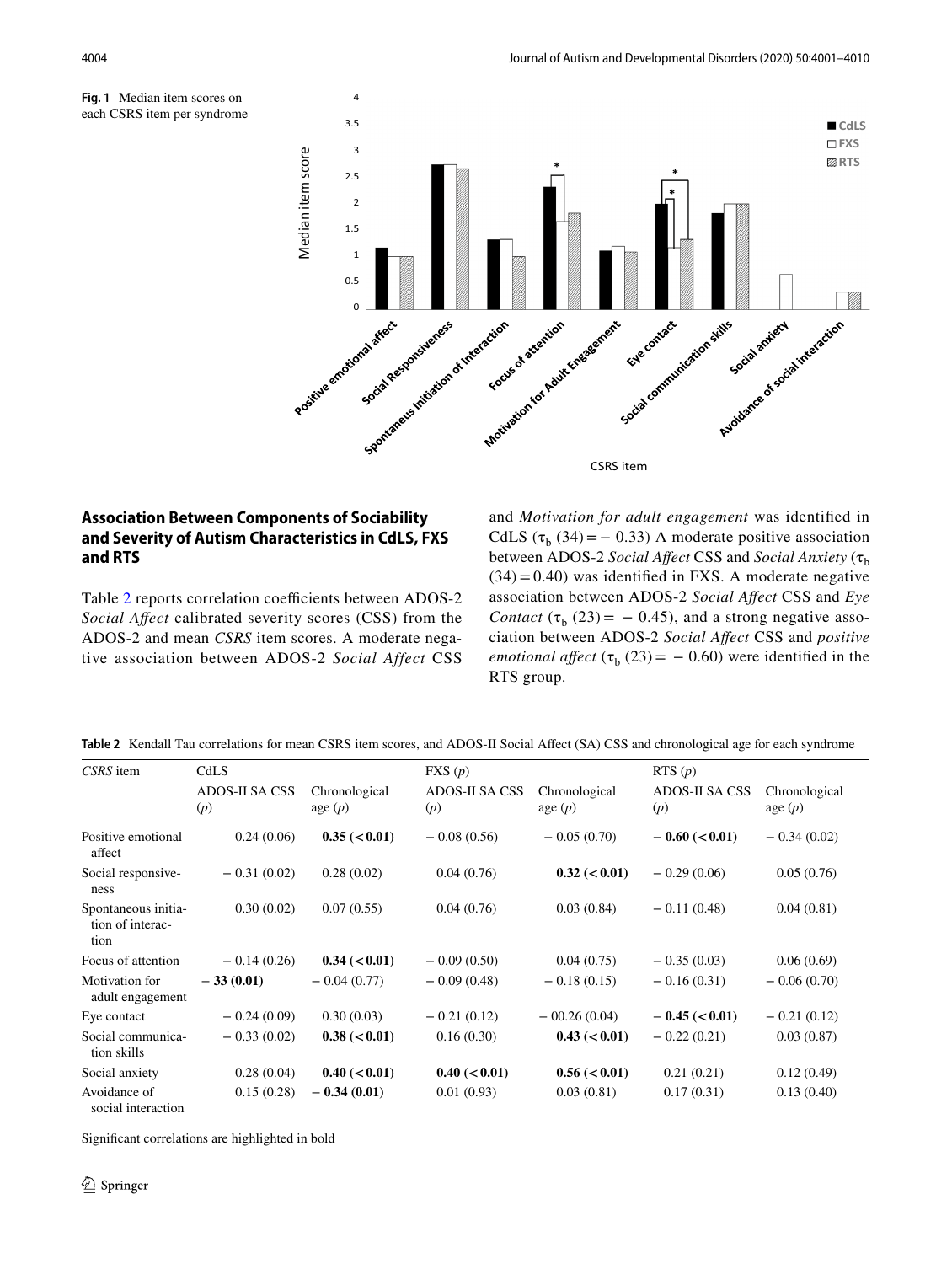## **Association Between Components of Sociability and Chronological Age in CdLS, FXS and RTS**

Moderate positive associations between age and *Positive Emotional Affect* ( $\tau_b$  (34) = 0.35), *Focus of Attention* ( $\tau_b$ (34)=0.34), *Social Communication Skills* ( $\tau_b$  (34)=0.38) and *Social Anxiety* ( $\tau_b$  (34)=0.40) were identified in the CdLS group (See Table [2\)](#page-3-1). A moderate negative association between chronological age and *Avoidance of Social Interaction* ( $\tau_b$  (34) = − 0.34) was also found.

In participants with FXS, moderate positive associations between chronological age and *Social Responsiveness* ( $\tau_b$  (34)=0.32) and *Social Communication Skills* ( $\tau_b$  $(34)=0.43$ ) were evident. Similar to those with CdLS, participants with FXS also showed a moderate positive association between chronological age and *Social Anxiety* (τ<sub>b</sub>)  $(34)=0.56$ ). Chronological age was not associated with any of the *CSRS* items in RTS.

As chronological age and non-verbal mental age equivalents are associated with one another in participants with CdLS ( $\tau_b$  (33)=0.60) and FXS ( $\tau_b$  (32)=0.54), items that were found to signifcantly correlate with chronological age were then correlated with participants non-verbal mental age equivalents in participants for which these data were available (Table [1\)](#page-2-0). In participants with CdLS, signifcant moderate positive associations were found for *positive emotional affect* ( $\tau_b$  (33) = 0.42), *Social Communication Skills*  $(\tau_{\rm b}$  (33)=0.55), a strong association for *Social Anxiety* ( $\tau_{\rm b}$  $(33)=0.60$ ) and a moderate negative association was found for *Avoidance of Social Interaction* ( $\tau_b$  (33) = – 0.36). No association was found between non-verbal mental age and *Focus of Attention* in those with CdLS. In individuals with FXS, moderate positive associations were found between non-verbal mental age and *Social Communication*  $(\tau_{\rm b} (32)=0.53)$ , and *Social Anxiety* ( $\tau_{\rm b} (32)=0.48$ ). Pearson's correlations revealed a positive moderate correlation between participant with FXS's non-verbal mental age and *Social Responsiveness* (*r* (32)=0.57).

## **Discussion**

In this study, observable behaviors indicative of social enjoyment, social motivation, social interaction skills and social discomfort were investigated in individuals with CdLS, FXS and RTS. The frst aim was to compare the frequency and quality of these components of sociability between individuals with CdLS, FXS and RTS. Contrary to our hypothesis, behaviors indicative of sociability in RTS were not more frequent or of greater quality to those observed in those with CdLS and FXS, despite previous parent and anecdotal reports of social competence in this group. Rather, those with RTS demonstrated similarities in the quality and frequency of eye contact to those with FXS; a syndrome characterised by gaze aversion (Hall et al. 2009; Cohen et al. [1989\)](#page-7-15). However, fndings are consistent with studies that have directly observed operationalised social interaction skills and behaviors indicate subtle difficulties in those with RTS, such as understanding other's gaze cues and social anxiety, despite showing apparently intact motivation to interact (Powis [2014](#page-8-21); Crawford et al. [2019\)](#page-7-16). Other syndromes associated with high levels of sociability such as Down syndrome and Williams syndrome (Moss et al. [2016](#page-8-4)) have also shown overlap of in specifc characteristics of autism on the ADOS-2 (Hepburn et al. [2008;](#page-7-17) Klein-Tasman et al. [2009](#page-7-18); Tordjman et al. [2012\)](#page-9-7), emphasising the importance of direct observations of components of sociability in addition to the use of diagnostic autism measures.

Findings indicate that individuals with FXS and RTS may beneft from interventions aiming to improve the quality and frequency of their eye contact. Individuals with FXS may beneft from desensitisation therapy to help modulate anxiety associated with hyperarousal that is observed in this group, due to impaired neural processing and increased sensitivity when looking at other's faces (Bruno et al. [2014](#page-6-4)). Similarly, poor eye contact observed in autistic individuals may be due to abnormally high activation in the subcortical face processing areas when looking at another's face and gaze (Hadjikhani et al. [2017](#page-7-19)), suggesting that this may be an overlapping cause of poor eye contact across groups who show gaze aversion.

Individuals with CdLS showed more frequent and appropriate eye contact than individuals with FXS and RTS. Previous literature investigating eye contact in individuals with CdLS has revealed mixed fndings (Moss et al. [2012](#page-8-22); Sarimski [2007](#page-9-8)). These mixed fndings potentially refect the genetic heterogeneity and subsequently the variability in the quality of social interaction skills and behaviors previously reported in this syndrome (Gillis et al. [2004](#page-7-20); Moss et al. [2017;](#page-8-15) Nakanishi et al. [2012;](#page-8-16) Sarimski [2007\)](#page-9-8). Eye contact in those with CdLS is also infuenced diferently across environments. Whereas individuals with CdLS show more eye contact than those with Down syndrome during a social performance task (Nelson et al. [2017](#page-8-23)), they also show more feeting eye contact in comparison to individuals with Cri du Chat syndrome during conditions when the examiner maintained high levels of verbal attention and kept within close proximity to the participant (Richards et al. [2009](#page-8-10)). These fndings highlight that eye contact may vary greatly in those with CdLS dependent upon the social context and type of causal mutation and certain individuals with CdLS may also beneft from intervention aiming to improve eye contact within specifc environments.

Individuals with CdLS likely showed more person focused attention than individuals with FXS due to (1) more frequent eye contact with the examiner in individuals with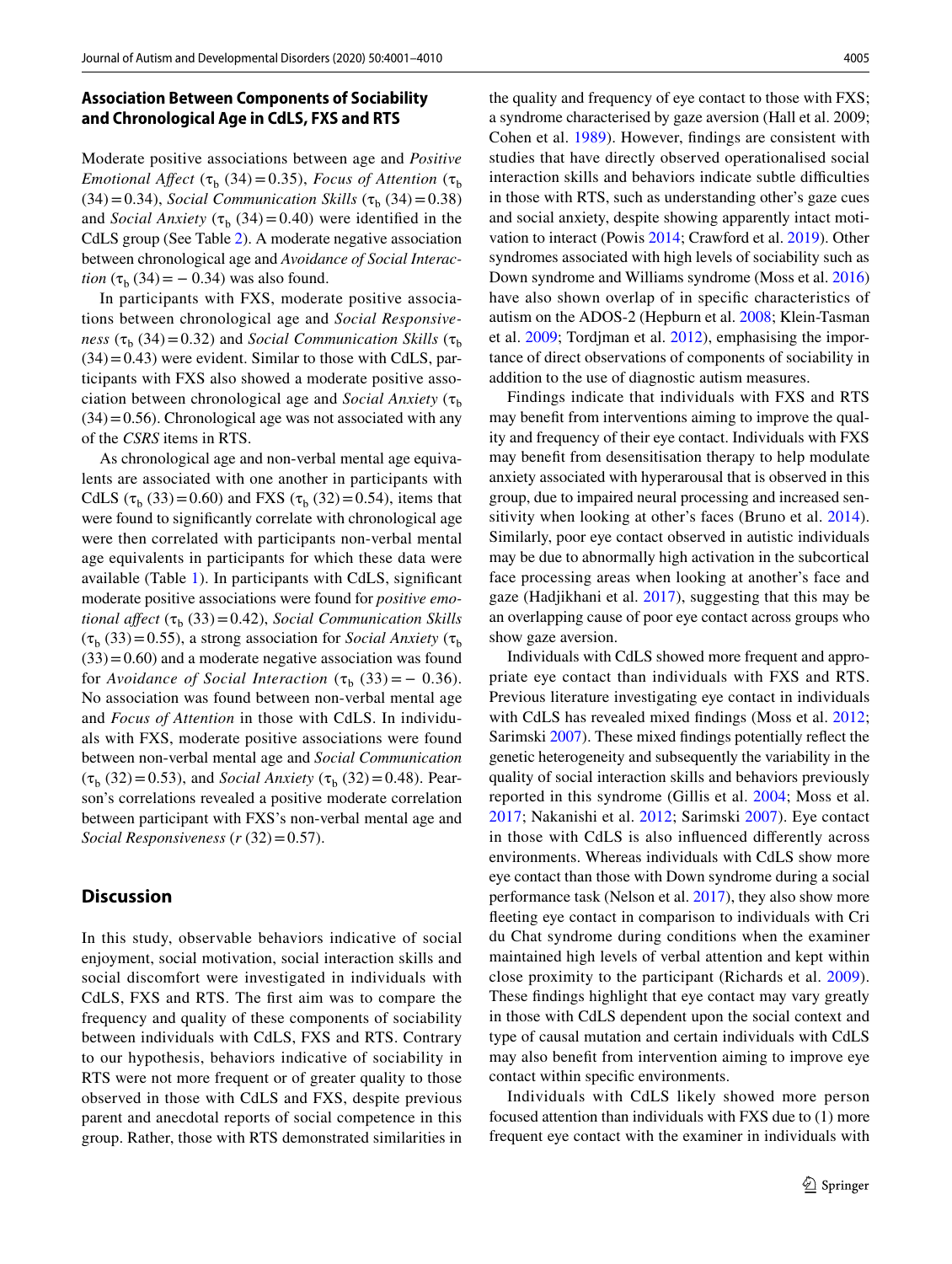CdLS (indicated by higher scores on the *eye contact* item) and (2) the extreme gaze aversion demonstrated in those with FXS. However, no diferences were found in focus of attention between those with RTS or FXS. Despite individuals with RTS showing poor eye contact, their relatively intact social interest (Moss et al. [2016](#page-8-4); Galéra et al. [2009](#page-7-0); Verho-even et al. [2010\)](#page-9-9) may have compensated for the effect of poor eye contact and led to more person focused attention in RTS compared to individuals with FXS.

The second aim of the study was to explore the association between the frequency and quality of components of sociability in CdLS, FXS and RTS and the severity of autism characteristics. Different patterns of association were observed between groups. Individuals with CdLS who showed more motivation for adult engagement scored lower on autism characteristics. In FXS, those who showed more social anxiety scored higher on an autism measure. Lower levels of positive emotional affect and reduced quality of eye contact were associated with higher scores on a measure of autism in individuals with RTS.

Whilst it is unsurprising that some components of sociability are associated with the severity of autistic characteristics, it is interesting that the pattern of associations between groups difer. The nature of these association may be mediated by other variables at the neurobiological or cognitive levels that may or may not be the same as those with nonsyndromic autism. Both boys with FXS and boys with nonsyndromic autism have a heightened likelihood of reaching cut-off scores for social anxiety disorder compared to the typically developing population (Maddox and White [2015](#page-8-24)). However, direct comparisons reveal diferences in the profle of social anxiety in those with FXS and non-syndromic autism, suggesting that the aetiological mechanism driving social anxiety in these groups differ (Scherr et al. [2017](#page-9-10)). Overall, fndings indicate that future work should investigate the refned diferences across individuals with syndrome groups and autism on the underlying mechanisms of components of sociability, even when groups show superfcial similarities. Outlining these diferences may be essential in guiding whether or not individuals with specifc genetic syndromes would beneft from autism specifc interventions.

The fnal aim was to explore the association between components of sociability and chronological age in CdLS, FXS and RTS. Older individuals with CdLS showed more frequent and better-quality social communication skills, more positive emotional afect, less avoidance of social interaction *but* more signs of social anxiety. The fnding of increased social anxiety in CdLS with chronological age is consistent with other reported areas of change with age including lower levels of sociability (Moss et al. [2016](#page-8-4)), lower mood and greater insistence in sameness (Moss et al. [2017\)](#page-8-15), and greater impairment in executive function. One suggestion is that the cumulative effects of impaired repair and oxidative stress over time resultant from the syndrome related genetic abnormality (Gimigliano et al. [2012\)](#page-7-21) may account for such changes.

Similarly, older participants with FXS showed more frequent and better social communication skills and social responses and more social anxiety, corresponding to previous reports of higher rates of social phobia (Cordeiro et al. [2011\)](#page-7-22) in older individuals with FXS. This increase in social anxiety with age may be associated with neurobiological changes specifc to FXS. Individuals with FXS produce low levels of Fragile X Mental Retardation Protein (FMRP), which regulates expression of proteins involved in synapse formation and function (Tang et al. [2015](#page-9-11); Olmos-Serrano et al. [2010](#page-8-25)) and neural migration (Moro et al. [2006](#page-8-26)). Subsequently, FMR1 knockout mice show structural defcits in dendritic spines in adulthood but not at 4 weeks old (Kazdoba et al. [2014](#page-7-23); Galvez and Greenough [2005\)](#page-7-24) and preliminary evidence has identifed Pukinje cell loss or misplacement in the cerebellum in older adults with FXS (Sabaratnam [2000;](#page-8-27) Greco et al. [2011](#page-7-25)). Whilst cerebellum damage primarily leads to movement disorders (Choi [2016](#page-6-5); Grimaldi [2013](#page-7-26)), of which older men with FXS are at heightened risk of (Utari et al. [2010\)](#page-9-12), it has also been associated with social anxiety (Caulfield and Servatius [2013;](#page-6-6) Phillips et al. [2015](#page-8-28); Moreno-Rius [2018](#page-8-29)).

Alternatively, in both CdLS and FXS, the fact that some components of sociability *improve* with chronological age while others demonstrate decline is of interest and suggests that the reported increase in social anxiety may not refect a general downward trend in behaviors and skills and might be more likely to indicate limited resources to cope with increased cognitive and social demands that individuals face as they become older (Cochran et al. [2019](#page-7-27)). Interventions for social anxiety may be critical as individuals with CdLS and FXS get older.

Individuals with RTS did not show any associations between age and components of sociability, even on items expected to be associated with cognitive ability (i.e. *Social Communication Skills* and *Social Responsiveness*). The lack of development of these skills in RTS may be due to mutations that act on the cyclic adenosine monophosphate response element binding protein (CREBBP) (Petrij et al. [1995](#page-8-30); Park et al. [2014\)](#page-8-31). These mutations have been linked to short- and long-term learning and memory impairments in mice models (Chen et al. [2010\)](#page-6-7) and individuals with RTS show working memory span deficits relative to their overall mental age (Waite et al. 2016). Working memory span is associated with vocabulary acquisition (Newbury et al. [2015](#page-8-23); Ellis and Sinclair [1996](#page-7-28); Gathercole and Baddeley [1993;](#page-7-29) Gupta and MacWhinney [1997\)](#page-7-30) and speech and sentence production (Wiseheart and Altmann [2018](#page-9-13); Adams [1996](#page-6-8); Acheson and MacDonald [2009\)](#page-6-9). These skills are likely to be important for building more complex social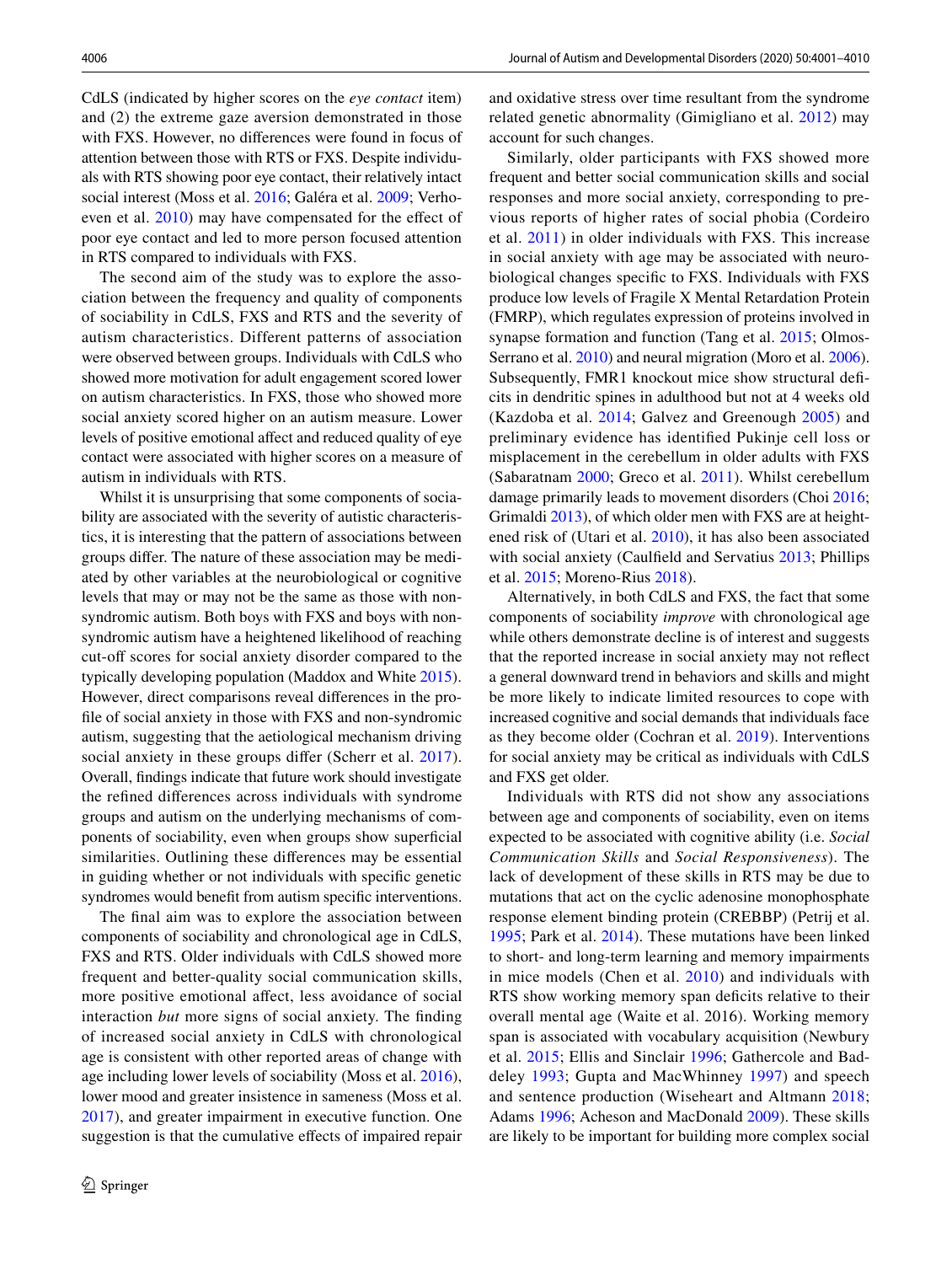communication skills and social responses and may contribute to the lack of development of these components of sociability in those with RTS.

The cross-sectional nature of the study limits the extent to which we can infer causal direction of associations between sociability, autism characteristics and chronological age. Whilst participants took part in both verbal and non-verbal cognitive assessments, non-verbal mental age was the variable that was available for the greatest number of participants. These fndings may refect the uneven profles of cognitive abilities within these syndromes (Mulder et al. [2017;](#page-8-2) Grados et al. [2017;](#page-7-3) Stevens et al. [1990,](#page-9-14) [2011;](#page-9-15) Fung et al. [2012](#page-7-31); Lorusso et al. [2007](#page-8-32)). Whilst these data were missing for only a few participants, it is important to take these into account when interpreting the evidence of comparability of level of ability between syndromes included in analyses.

# **Conclusions**

Profles of sociability in individuals with CdLS, FXS and RTS show similarities and diferences in the broad presentation of components of sociability and in the nature of association with autism characteristics and chronological age. Broad diferences were observed, even between groups with similar levels of autistic characteristics. Some components of sociability appear to be associated with autistic traits in those with CdLS, FXS and RTS. Further work is needed to distinguish whether these associations illustrate similarities in underlying aetiology in CdLS, FXS, RTS and iASD, or whether these associations show a unique relationship between autism-like characteristics and broader behaviors. Finally, associations between chronological age and diferent components of sociability were identifed in individuals with CdLS and FXS but not in individuals with RTS. Overall, describing the similarities and diferences between profles of sociability of individuals with CdLS, FXS and RTS has highlighted potential aetiological pathways that drive subtle but important diferences in components of sociability across syndromes (Hodapp and Dykens [2001](#page-7-32)) for future investigation.

**Acknowledgments** This work was supported by a grant from the Leverhulme Trust. The authors would like to thank all participants and their families who took part. The authors would also like to thank the Cornelia de Lange, the fragile X society and Rubinstein-Taybi syndrome support group, whom helped with recruitment for the studies. Some of this work formed part of Dr Katherine Ellis' doctoral thesis.

**Author Contributions** KE, JM, CO and IA were involved in the conception and design of the study. KE and CS were involved in recruitment and data collection. KE conducted the analysis. KE, JM, and CO were involved in interpretation of the data. KE drafted the work. All authors have read and approved the fnal version of the manuscript.

#### **Compliance with Ethical Standards**

**Conflict of interest** The authors declare that they have no competing interests.

**Ethical Approval** All procedures performed in studies involving human participants were in accordance with the ethical standards of the institutional and/or national research committee at the University of Birmingham and with the 1964 Helsinki declaration and its later amendments or comparable ethical standards. Parents provided written consent for their child to participate in the study and participants aged 16 and over who had capacity also gave their written consent.

**Open Access** This article is licensed under a Creative Commons Attribution 4.0 International License, which permits use, sharing, adaptation, distribution and reproduction in any medium or format, as long as you give appropriate credit to the original author(s) and the source, provide a link to the Creative Commons licence, and indicate if changes were made. The images or other third party material in this article are included in the article's Creative Commons licence, unless indicated otherwise in a credit line to the material. If material is not included in the article's Creative Commons licence and your intended use is not permitted by statutory regulation or exceeds the permitted use, you will need to obtain permission directly from the copyright holder. To view a copy of this licence, visit<http://creativecommons.org/licenses/by/4.0/>.

# **References**

- <span id="page-6-9"></span>Acheson, D. J., & MacDonald, M. C. (2009). Verbal working memory and language production: Common approaches to the serial ordering of verbal information. *Psychological Bulletin, 135*(1), 50–68.
- <span id="page-6-8"></span>Adams, A. (1996). Phonological working memory and spoken language development in young children. *The Quarterly Journal of Experimental Psychology, 49*(1), 216–233.
- <span id="page-6-1"></span>Basile, E., Villa, L., Selicorni, A., & Molteni, M. (2007). The behavioral phenotype of Cornelia de Lange syndrome: A study of 56 individuals. *Journal of Intellectual Disability Research, 51*(Pt 9), 671–681.
- <span id="page-6-0"></span>Bennetto, L., & Pennington, B. F. (2002). Neuropsychology. In R. J. Hagerman & P. J. Hagerman (Eds.), *Fragile X syndrome: Diagnosis, treatment, and research* (3rd ed., pp. 206–248). Baltimore: John Hopkins University Press.
- <span id="page-6-4"></span>Bruno, J. L., Garrett, A. S., Quintin, E., Mazaika, P. K., & Reiss, A. L. (2014). Aberrant face and gaze habituation in fragile X syndrome. *American Journal of Psychiatry, 171*(10), 1099–1106.
- <span id="page-6-6"></span>Caulfeld, M. D., & Servatius, R. J. (2013). Focusing on the possible role of the cerebellum in anxiety disorders. In F. Durbando (Ed.), *New insights into anxiety disorders*. InTech: Croatia.
- <span id="page-6-7"></span>Chen, G., Zou, X., Watanabe, H., van Deursen, J. M., & Shen, J. (2010). CREB binding protein is required for both short-term and long-term memory formation. *The Journal of Neuroscience, 29*, 13066–13077.
- <span id="page-6-5"></span>Choi, S. (2016). Movement disorders following cerebrovascular lesions in cerebellar circuits. *Journal of Movement Disorders, 9*(2), 80–88.
- <span id="page-6-3"></span>Cliford, S., Dissanayake, C., Bui, Q. M., Huggins, R., Taylor, A. K., & Loesch, D. Z. (2007). Autism spectrum phenotype in males and females with fragile X full mutation and premutation. *Journal of Autism and Developmental Disorders, 37*(4), 738–747.
- <span id="page-6-2"></span>Cochran, L., Moss, J., Nelson, L., & Oliver, C. (2015). Contrasting age related changes in autism spectrum disorder phenomenology in Cornelia de Lange, fragile X, and Cri du Chat syndromes: Results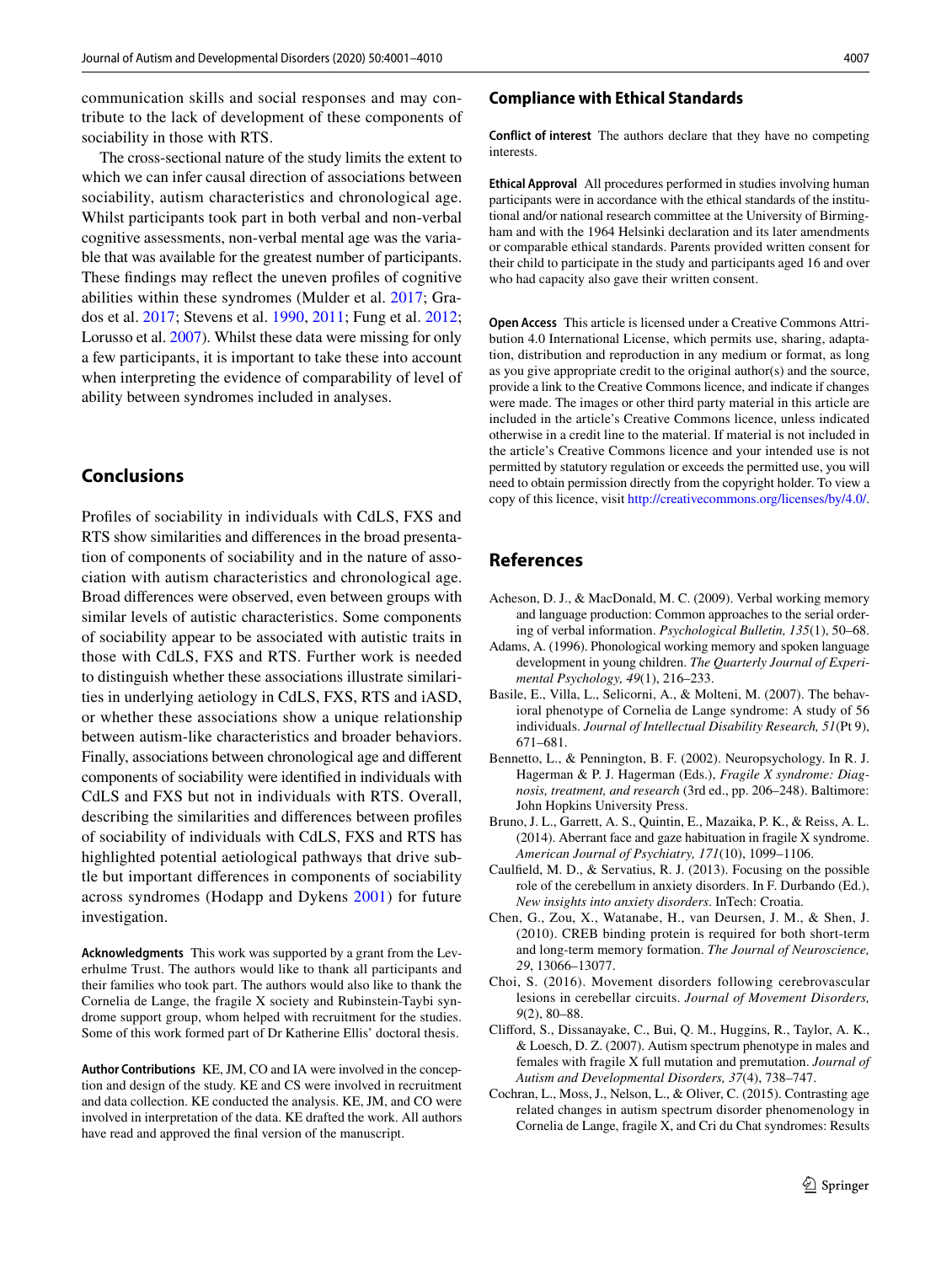from a 2.5 year follow-up. *American Journal of Medical Genetics Part C, Seminars in Medical Genetics, 169*(2), 188–197.

- <span id="page-7-27"></span>Cochran, L., Welham, A., Oliver, C., Arshad, A., & Moss, J. F. (2019). Age-related behavioural change in Cornelia de Lange and Cri du Chat syndromes: A seven year follow-up study. *Journal of Autism and Developmental Disorders, 49*(6), 2476–2487.
- <span id="page-7-15"></span>Cohen, I. L., Vietze, P. M., Sudhalter, V., Jenkins, E. C., & Brown, W. T. (1989). Parent–child dyadic gaze patterns in fragile X males in non-fragile X males with autistic disorder. *Journal of Child Psychology and Psychiatry, 30*(6), 845–856.
- <span id="page-7-22"></span>Cordeiro, L., Ballinger, E., Hagerman, R., & Hessl, D. (2011). Clinical assessment of DSM-IV anxiety disorders in fragile X syndrome: Prevalence and characterization. *Journal of Neurodevelopmental Disorders, 3*(1), 57–67.
- <span id="page-7-16"></span>Crawford, H., Moss, J., Groves, L., Downlen, R., Nelson, L., Reid, D., et al. (2019). A behavioral assessment of social anxiety and social motivation in fragile X, Cornelia de Lange and Rubinstein-Taybi syndromes. *Journal of Autism and Developmental Disorders*. <https://doi.org/10.1007/s10803-019-04232-5>.
- <span id="page-7-5"></span>Davenport, M. H., Schaefer, T. L., Friedmann, K. J., Fitzpatrick, S. E., & Erickson, C. A. (2016). Pharmacotherapy for fragile X syndrome: Progress to date. *Drugs, 76*(4), 431–445.
- <span id="page-7-14"></span>Elliott, C. D., & Smith, P. (2011). *British Ability Scales* (3rd ed.). Windsor, UK: GL Assessment.
- <span id="page-7-28"></span>Ellis, N. C., & Sinclair, S. G. (1996). Working memory in the acquisition of vocabulary and syntax: Putting language in good order. *Quarterly Journal of Experimental Psychology, 49*(1), 234–250.
- <span id="page-7-31"></span>Fung, L. K., Quintin, E. M., Haas, B. W., & Reiss, A. L. (2012). Conceptualising neurodevelopmental disorders through a mechanistic understanding of fragile X syndrome and Williams syndrome. *Current Opinion in Neurology, 25*(2), 112–124.
- <span id="page-7-0"></span>Galéra, C., Taupiac, E., Fraisse, S., Naudion, S., Toussaint, E., Rooryck-Thambo, C., et al. (2009). Socio-behavioral characteristics of children with Rubinstein-Taybi syndrome. *Journal of Autism and Developmental Disorders*, *39*(9), 1252–1260.
- <span id="page-7-24"></span>Galvez, R., & Greenough, W. T. (2005). Sequence of abnormal dendritic spine development in primary somatosensory cortex of a mouse model of the fragile X mental retardation syndrome. *American Jounral of Medican Genetics Part A, 135*(2), 155–160.
- <span id="page-7-29"></span>Gathercole, S. E., & Baddeley, A. D. (1993). Phonological working memory: A critical building block for reading development and vocabulary acquisition? *European Journal of Psychology of Education, 8*(3), 259–272.
- <span id="page-7-20"></span>Gillis, L. A., McCallum, J., Kaur, M., DeScipio, C., Yaeger, D., Mariani, A., et al. (2004). NIPBL mutational analysis in 120 individuals with Cornelia de Lange syndrome and evaluation of genotypephenotype correlations. *American Journal of Human Genetics, 75*(4), 610–623.
- <span id="page-7-21"></span>Gimigliano, A., Mannini, L., Bianchi, L., Puglia, M., Deardorff, M. A., Menga, S., et al. (2012). Proteomic profle identifes dysregulated pathways in Cornelia de Lange syndrome cells with distinct mutations in SMC1A and SMC3 genes. *Journal of Proteome Research, 11*(12), 6111–6123.
- <span id="page-7-3"></span>Grados, M. A., Alvi, M. H., & Srivastava, S. (2017). Behavioral and psychiatric manifestations in Cornelia de Lange syndrome. *Current Opinion in Psychiatry, 30*(2), 92–96.
- <span id="page-7-25"></span>Greco, C. M., Navarro, C. S., Hunsaker, M. R., Maezawa, I., Shuler, J. F., Tassone, F., et al. (2011). Neuropathologic features in the hippocampus and cerebellum of three older men with fragile X syndrome. *Molecular Autism, 2*, 2.
- <span id="page-7-26"></span>Grimaldi, G. (2013). Cerebellar motor disorders. In M. Manto, J. D. Schamann, F. Rossi, D. L. Gruol, & N. Koibuchi (Eds.), *Handbook of the cerebellum and cerebellar disorders*. Dorrecht: Springer.
- <span id="page-7-30"></span>Gupta, P., & MacWhinney, B. (1997). Vocabulary acquisition and verbal short-term memory: Computational and neural bases. *Brain and Language, 59*(2), 267–333.
- <span id="page-7-19"></span>Hadjikhani, N., Johnels, J. A., Zürcher, N. R., Lassalle, A., Guillon, Q., Hippolyte, L., et al. (2017). Look me in the eyes: Constraining gaze in the eye-region provokes abnormally high subcortical activation in autism. *Scientifc Reports, 7*, 3163.
- Hall, S. S., Lightbody, A. A., Hufman, L. C., Lazzeroni, L. C., & Reiss, A. L. (2009). Physiological correlates of social avoidance behavior in children and adolescents with fragile X syndrome. *Journal of the American Academy of Child and Adolescent Psychiatry*, *48*(3), 320–329.
- <span id="page-7-10"></span>Hall, S. S., & Venema, K. M. (2017). A screening tool to measure eye contact avoidance in boys with fragile X syndrome. *Journal of Autism and Developmental Disorders, 47*(7), 2254–2264.
- <span id="page-7-12"></span>Hartley, S. L., Seltzer, M. M., Raspa, M., Olmstead, M., Bishop, E., & Bailey, D. B., Jr. (2011). Exploring the adult life of men and women with fragile X syndrome: Results from a national survey. *American Journal on Intellectual and Developmental Disabilities, 116*(1), 16–35.
- <span id="page-7-11"></span>Hatton, D. D., Sideris, J., Skinner, M., Mankowski, J., Bailey, D. B., Jr., Roberts, J., et al. (2006). Autistic behavior in children with fragile X syndrome: Prevalence, stability, and the impact of FMRP. *American Journal of Medical Genetics Part A, 140A*(17), 1804–1813.
- <span id="page-7-7"></span>Heald, M., Allen, D., Villa, D., & Oliver, C. (2013). Discrimination training reduces high rate social approach behaviors in Angelman syndrome: Proof of principle. *Research in Developmental Disabilities, 34*(5), 1794–1803.
- <span id="page-7-8"></span>Hennekam, R. C. (2006). Rubinstein-Taybi syndrome. *European Journal of Human Genetics, 14*(9), 981–985.
- <span id="page-7-17"></span>Hepburn, S., Philofsky, A., Fidler, D. J., & Rogers, S. (2008). Autism symptoms in toddlers with Down syndrome: A descriptive study. *Journal of Applied Research in Intellectual Disabilities, 21*(1), 48–57.
- <span id="page-7-13"></span>Hessl, D., Dyer-Friedman, J., Glaser, B., Wisbeck, J., Barajas, R. G., Taylor, A., et al. (2001). The infuence of environmental and genetic factors on behavior problems and autistic symptoms in boys and girls with fragile X syndrome. *Pediatrics, 108*(5), E88.
- <span id="page-7-32"></span>Hodapp, R. M., & Dykens, E. M. (2001). Strengthening behavioral research on genetic mental retardation syndromes. *American Journal of Mental Retardation, 106*(1), 4–15.
- <span id="page-7-4"></span>Hogan, A. L., Caravella, K. E., Ezell, J., Rague, L., Hills, K., & Roberts, J. E. (2017). Autism spectrum disorder symptoms in infants with fragile X syndrome: A prospective case series. *Journal of Autism and Developmental Disorders, 47*(6), 1628–1644.
- <span id="page-7-6"></span>Horsler, K., & Oliver, C. (2006). The behavioral phenotype of Angelman syndrome. *Journal of Intellectual Disability Research, 60*(Pt 1), 33–53.
- <span id="page-7-2"></span>Karmiloff-Smith, A. (2012). Perspectives on the dynamic development of cognitive capacities: Insights from Williams syndrome. *Current Opinion in Neurology, 25*(2), 106–111.
- <span id="page-7-1"></span>Kasari, C., & Freeman, S. F. (2001). Task-related social behavior in children with Down syndrome. *American Journal of Mental Retardation, 106*(3), 253–264.
- <span id="page-7-23"></span>Kazdoba, T. M., Leach, P. T., Silverman, J. L., & Crawley, J. N. (2014). Modeling fragile X syndrome in the Fmr1 knockout mouse. *Intractable and Rare Diseases Research, 3*(4), 118–133.
- <span id="page-7-18"></span>Klein-Tasman, B. P., Phillips, K. D., Lord, C., Mervis, C. B., & Gallo, F. J. (2009). Overlap with the autism spectrum in young children with Williams syndrome. *Journal of Developmental and Behavioral Pediatrics, 30*(4), 289–299.
- <span id="page-7-9"></span>Kline, A. D., Moss, J. F., Selicorni, A., Bisgaard, A., Deardorf, M. A., Gillett, P. M., et al. (2018). Diagnosis and management of Cornelia de Lange syndrome: First international consensus statement. *Nature Reviews Genetics, 19*(10), 649–666.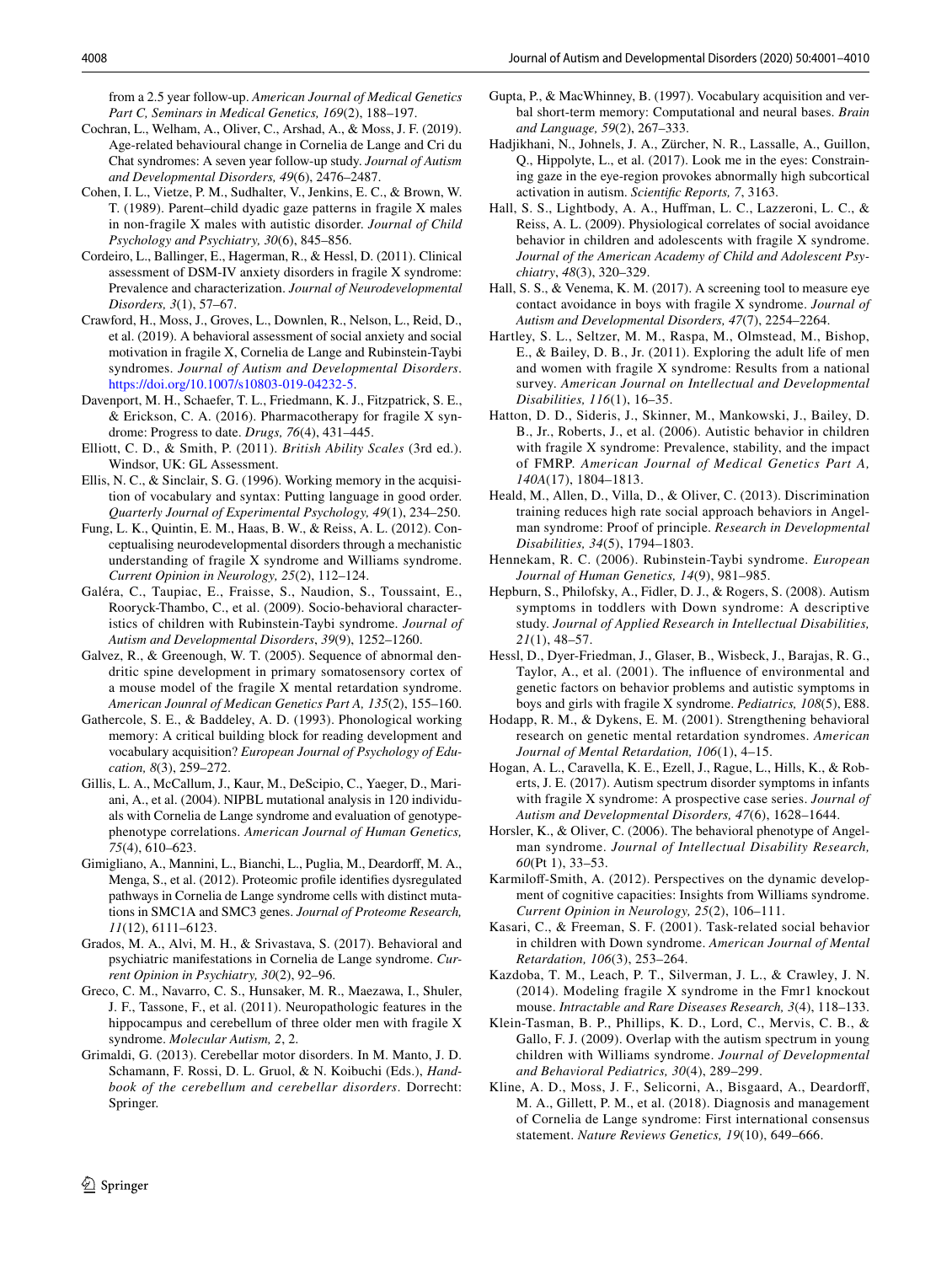- <span id="page-8-0"></span>Lesniak-Karpiak, K., Mazzocco, M. M., & Ross, J. L. (2003). Behavioral assessment of social anxiety in females with Turner or fragile X syndrome. *Journal of Autism and Developmental Disorders, 33*(1), 55–67.
- <span id="page-8-19"></span>Lord, C., Rutter, M., DiLavore, P. C., Risi, S., Gotham, K., & Bishop, S. (2012). *Autism diagnostic observation schedule, second edition (ADOS-2) manual*. Torrance: Western Psychological Services.
- <span id="page-8-32"></span>Lorusso, M. L., Galli, R., Libera, L., Gagliardi, C., Borgatti, R., & Hollesbrandse, B. (2007). Indicators of theory of mind in narrative production: A comparison between individuals with genetic syndromes and typically developing children. *Clinical Linguistics & Phonetics, 21*(1), 37–53.
- <span id="page-8-24"></span>Maddox, B. B., & White, S. W. (2015). Comorbid social anxiety disorder in adults with autism spectrum disorder. *Journal of Autism and Developmental Disorders, 45*(12), 3949–3960.
- <span id="page-8-14"></span>Martin, G. E., Barstein, J., Hornickel, J., Matherly, S., Durante, G., & Losh, M. (2017). Signaling of noncomprehension in communication breakdowns in fragile X syndrome, Down syndrome, and autism spectrum disorder. *Journal of Communication Disorders, 65*, 22–34.
- <span id="page-8-12"></span>McDuffie, A., Thurman, A. J., Hagerman, R. J., & Abbeduto, L. (2015). Symptoms of autism in males with fragile X syndrome: A comparison to nonsyndromic ASD using current ADI-R scores. *Journal of Autism and Developmental Disorders, 45*(7), 1925–1937.
- <span id="page-8-29"></span>Moreno-Rius, J. (2018). The cerebellum in fear and anxiety-related disorders. *Progress in Neuropsychopharmacology & Biological Psychiatry, 85*, 23–32.
- <span id="page-8-26"></span>Moro, F., Pisano, T., Bernardina, B. D., Polli, R., Murgia, A., Zoccante, L., et al. (2006). Periventricular heterotopia in fragile X syndrome. *Neurology, 67*(4), 713–715.
- <span id="page-8-5"></span>Moss, J., & Howlin, P. (2009). Autism spectrum disorders in genetic syndromes: Implications for diagnosis, intervention and understanding the wider autism spectrum disorder population. *Journal of Intellectual Disability Research, 53*(1), 852–873.
- <span id="page-8-6"></span>Moss, J., Howlin, P., Hastin, R. P., Beaumont, S., Grifth, G. M., Petty, J., et al. (2013a). Social behavior and characteristics of autism spectrum disorder in Angelman, Cornelia de Lange and Cri du Chat syndromes. *American Journal of Intellectual and Developmental Disabilities, 118*(4), 262–283.
- <span id="page-8-22"></span>Moss, J., Howlin, P., Magiati, I., & Oliver, C. (2012). Characteristics of autism spectrum disorder in Cornelia de Lange syndrome. *Journal of Child Psychology and Psychiatry, 53*(8), 883–891.
- <span id="page-8-18"></span>Moss, J., Howlin, P., & Oliver, C. (2011). The assessment and presentation of autism spectrum disorder and associated characteristics in individuals with severe intellectual disability and genetic syndromes. In J. Burack, R. Hodapp, G. Iarocci, & E. Zigler (Eds.), *The Oxford handbook of intellectual disability and development*. Oxford Library of Psychology, Oxford University Press.
- <span id="page-8-4"></span>Moss, J., Nelson, L., Powis, L., Richards, C., Waite, J., & Oliver, C. (2016). A comparative study of sociability in Angelman, Cornelia de Lange, fragile X, Down and Rubinstein-Taybi syndromes and autism spectrum disorders. *American Journal on Intellectual and Developmental Disabilities, 121*(6), 465–486.
- <span id="page-8-13"></span>Moss, J. F., Oliver, C., Berg, K., Kaur, G., Jephcott, L., & Cornish, K. (2008). Prevalence of autism spectrum phenomenology in Cornelia de Lange and Cri du Chat syndromes. *American Journal of Mental Retardation*, *113*(4), 278–291.
- <span id="page-8-3"></span>Moss, J., Oliver, C., Nelson, L., Richards, C., & Halls, S. (2013b). Delineating the profle of autism spectrum disorder characteristics in Cornelia de Lange and fragile X syndrome. *American Journal on Intellectual and Developmental Disabilities, 118*(1), 55–73.
- <span id="page-8-15"></span>Moss, J., Penhallow, J., Ansari, M., Barton, S., Bourn, D., FitzPatrick, D. R., et al. (2017). Genotype-phenotype correlatons in Cornelia de Lange syndrome: Behavioral characteristics and changes with age. *American Journal of Medical Genetics, Part A, 173*(6), 1566–1574.
- <span id="page-8-2"></span>Mulder, P. A., Huisman, S. A., Hennekam, R. C., Oliver, C., van Balkom, I. D., & Piening, S. (2017). Behavior in Cornelia de Lange syndrome: A systematic review. *Developmental Medicine and Child Neurology, 59*(4), 361–366.
- <span id="page-8-20"></span>Mullen, E. M. (1995). *Mullen scales of early learning*. Circle Pines: American Guidance Service Inc.
- <span id="page-8-16"></span>Nakanishi, M., Deardorf, M. A., Clark, D., Levy, S. E., Krantz, I., & Pipan, M. (2012). Investigation of autistic features among individuals with mild to moderate Cornelia de Lange syndrome. *American Journal of Medical Genetics Part A, 158A*(8), 1841–1847.
- Nelson, L., Crawford, H., Reid, D., Moss, J., & Oliver, C. (2017). An experimental study of executive function and social impairment in Cornelia de Lange syndrome. *Journal of Neurodevelopmental Disorders*, *9*(1), 33.
- <span id="page-8-23"></span>Newbury, J., Klee, T., Stokes, S. F., & Moran, C. (2015). Exploring expressive vocabulary variability in two-year-olds: The role of working memory. *Journal of Speech, Language & Hearing Research, 58*(6), 1761–1773.
- <span id="page-8-8"></span>Oliver, C., Arron, K., Sloneem, J., & Hall, S. (2008). Behavioral phenotype of Cornelia de Lange syndrome: Case-control study. *The British Journal of Psychiatry: The Journal of Mental Science, 193*(6), 466–470.
- <span id="page-8-11"></span>Oliver, C., Berg, K., Moss, J., Arron, K., & Burbidge, C. (2011). Delineation of behavioral phenotypes in genetic syndromes: Characteristics of autism spectrum disorder, afect and hyperactivity. *Journal of Autism and Developmental Disorders*, *41*(8), 1019–1032.
- <span id="page-8-17"></span>O'Brien, G., & Bevan, R. (2011). Recent advances in behavioural phenotypes as they affect adults. *Advances in Mental Health and Intellectual Disabilities*, *5*(4), 5–14.
- <span id="page-8-7"></span>Oliver, C., Royston, R., Crawford, H., Moss, J., Waite, J., Arron, K., et al. (2019). Informant assessments of behavior and afect for people with intellectual disability. Retrieved from: [https://secur](https://secure.viewer.zmags.com/publication/9964d37c) [e.viewer.zmags.com/publication/9964d37c.](https://secure.viewer.zmags.com/publication/9964d37c)
- <span id="page-8-1"></span>Oliver, C., & Woodcock, K. (2008). Integrating levels of explanation in behavioral phenotype. *Journal of Intellectual Disability Research, 52*(10), 807–809.
- <span id="page-8-25"></span>Olmos-Serrano, J. L., Paluszkiewicz, S. M., Martin, B. S., Kaufmann, W. E., Corbin, J. G., & Huntsman, M. M. (2010). Defective GABAergic neurotransmission and pharmacological rescue of neuronal hyperexcitability in the amygdala in a mouse model of fragile X syndrome. *Journal of Neuroscience, 31*(29), 9929–9939.
- <span id="page-8-31"></span>Park, E., Kim, Y., Ryu, H., Kowall, N. W., Lee, J., & Ryu, H. (2014). Epigenetic mechanisms of Rubinstein-Taybi syndrome. *Neuro-Molecular Medicine, 16*, 16–24.
- <span id="page-8-30"></span>Petrij, F., Giles, R. H., Dauwerse, H. G., Saris, J. J., Hennekam, R. C., Masuno, M., et al. (1995). Rubinstein-Taybi syndrome caused by mutations in the transcriptional co-activator CBP. *Nature, 27*, 348–351.
- <span id="page-8-28"></span>Phillips, J. R., Hewedi, D. H., Eissa, A. M., & Moustafa, A. A. (2015). The cerebellum and psychiatric disorders. *Frontiers in Public Health, 3*, 66.
- <span id="page-8-21"></span>Powis, L. (2014). *Rubinstein-Taybi syndrome: From behavior to cognition.* Doctoral dissertation, University of Birmingham.
- <span id="page-8-9"></span>Reid, D., Moss, J., Nelson, L., Groves, L., & Oliver, C. (2017). Executive functioning in Cornelia de Lange syndrome: Domain asynchrony and age-related performance. *Journal of Neurodevelopmental Disorders*. <https://doi.org/10.1186/s11689-017-9208-7>.
- <span id="page-8-10"></span>Richards, C., Moss, J., O'Farrell, L., Kaur, G., & Oliver, C. (2009). Social anxiety in Cornelia de Lange syndrome. *Journal of Autism and Developmental Disorders, 39*(8), 1155–1162.
- <span id="page-8-27"></span>Sabaratnam, M. (2000). Pathological and neuropathological fndings in two males with fragile-X syndrome. *Journal of Intellectual Disability Research, 44*(1), 81–85.